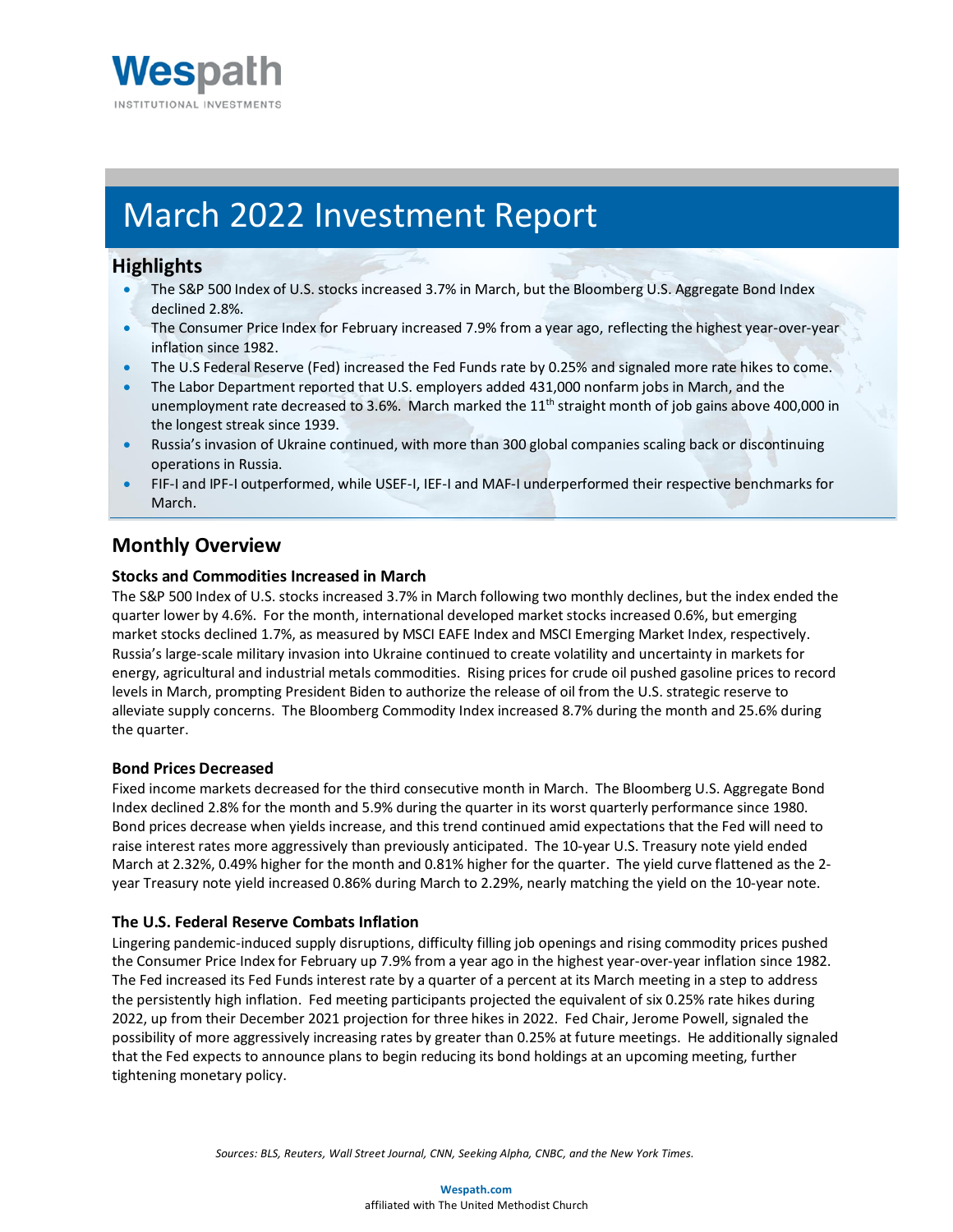# **Market Performance**



*Source: FactSet, as of February 28, 2022*



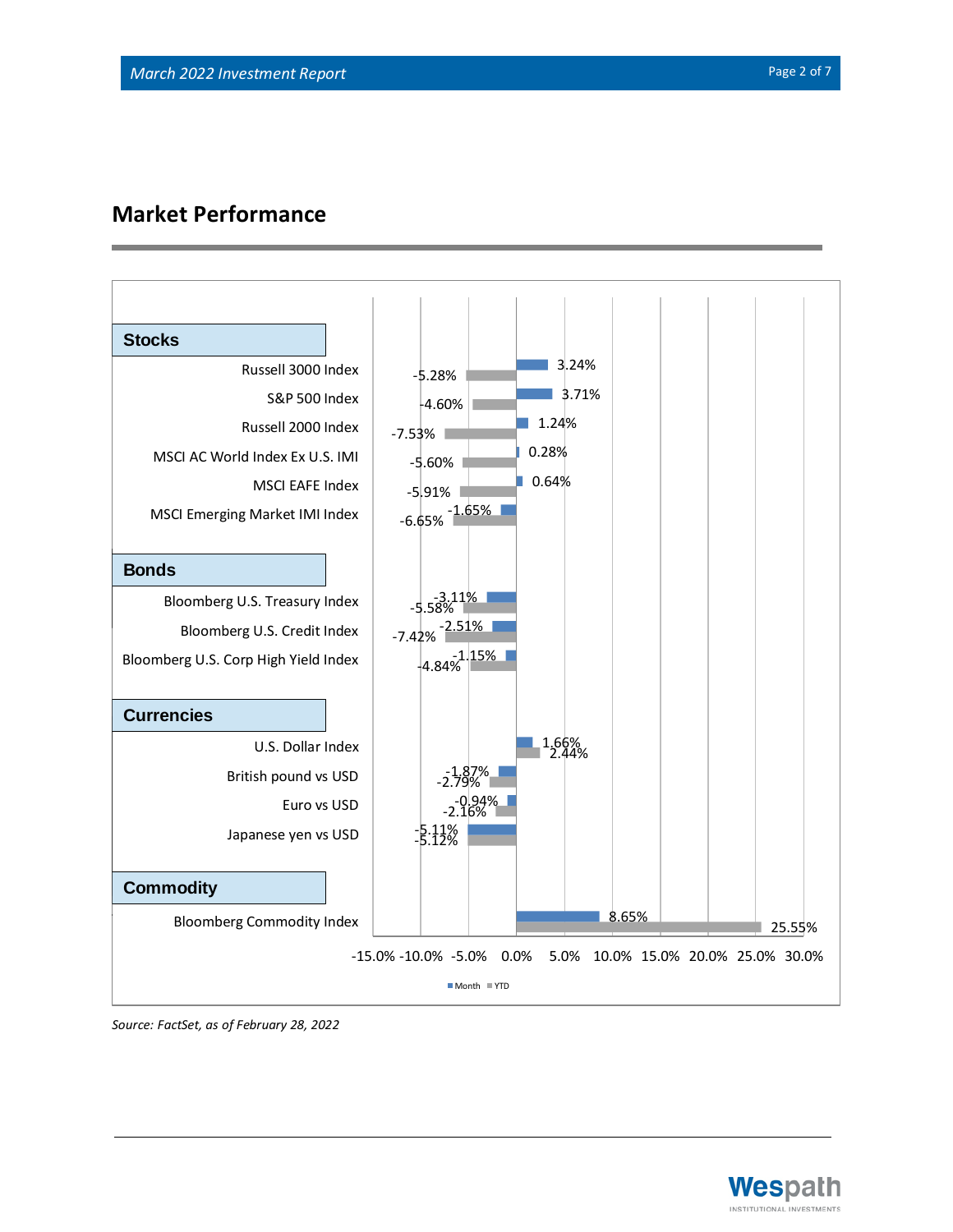

0 0.5 1 1.5 2 2.5 3

Interest Rate %

# **Key Monthly Economic Statistics**

# **Chart of the Month**

- The Federal Reserve delivered the first interest rate hike in over three years to combat rising inflation.
- The shift to a flatter yield curve reflects the market's anticipation of near-term rate hikes.
- The market is showing signs of skepticism that economic growth will be able to keep pace in a higher interest rate environment.
- Investors will be watching to see if the yield curve inverts, which could signal greater protentional for a recession.

INSTITUTIONAL INVESTMENTS

3/31/2021 Yield **Curve** 

1M 2M 3M 6M 1Y 2Y 3Y 5Y 7Y 10Y 20Y 30Y

Yield Curve Comparison

**Curve**

**3/31/2022 Yield** 

*Source: FactSet; U.S Bureau of Labor Statistics; The Conference Board; Federal Reserve Bank of St. Louis; Bureau of Economic Analysis; National Realtors Association*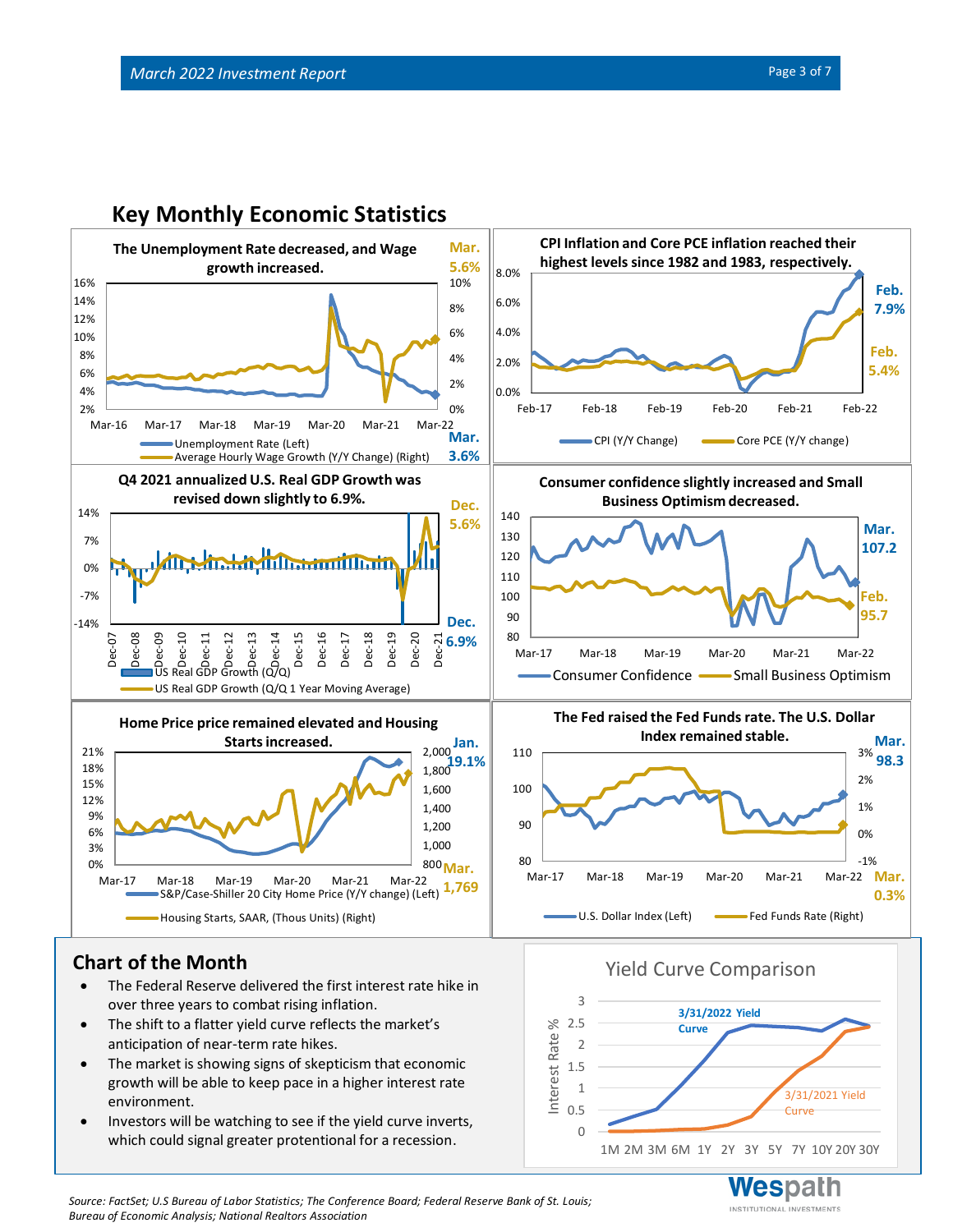# **Investment Fund Review (Net-of-Fees Performance)<sup>i</sup>**

### *Equity Funds*

#### **U.S. Equity Fund – I Series**

| <b>Fund</b>                    | <b>March</b> | <b>YTD</b> |
|--------------------------------|--------------|------------|
| U.S. Equity Fund $-$ I Series  | $+2.29%$     | $-5.93%$   |
| <b>Russell 3000 Index</b>      | $+3.24%$     | $-5.28%$   |
| Difference (percentage points) | $-0.95$      | $-0.65$    |

• During the month and year to date, the fund underperformed its benchmark. During both periods, poor performing investments by growth-oriented active managers meaningfully detracted from relative performance. During March the fund was also negatively impacted by an underweight to strong performing mega-cap companies and corresponding overweight to small- and mid-cap growth stocks. Year to date, the fund's overweight to small- and mid-cap growth stock also detracted, along with stocks excluded in accordance with WII's Exclusions Policy (described [here\)](https://www.wespath.com/sustainable-investment/investment-exclusions).

#### **International Equity Fund – I Series**

| <b>Fund</b>                                            | <b>March</b> | <b>YTD</b> |
|--------------------------------------------------------|--------------|------------|
| International Equity Fund - I Series                   | $-1.26%$     | $-9.79%$   |
| <b>MSCI ACWI ex U.S. Investable Market Index (Net)</b> | $+0.28%$     | $-5.60\%$  |
| Difference (percentage points)                         | $-1.54$      | $-419$     |

• During the month and year to date, the fund underperformed its benchmark mainly due to poor performing investments held by growth-oriented active managers. Specifically, investments in e-commerce platform companies underperformed during both periods. The fund's fair market valuation policy (described [here\)](https://www.wespath.com/fund-performance/ief-i#fund-detail-tabs-risk) negatively impacted benchmark-relative performance.

#### **U.S. Equity Index Fund – I Series**

| <b>Fund</b>                        | <b>March</b> | <b>YTD</b> |
|------------------------------------|--------------|------------|
| U.S. Equity Index Fund $-1$ Series | $+3.35%$     | $-5.45%$   |
| <b>Russell 3000 Index</b>          | $+3.24%$     | $-5.28%$   |
| Difference (percentage points)     | +0 11        | $-0.17$    |

• The U.S. Equity Index Fund is a passively managed fund designed so that it closely matches the fund benchmark, less fees and expenses.

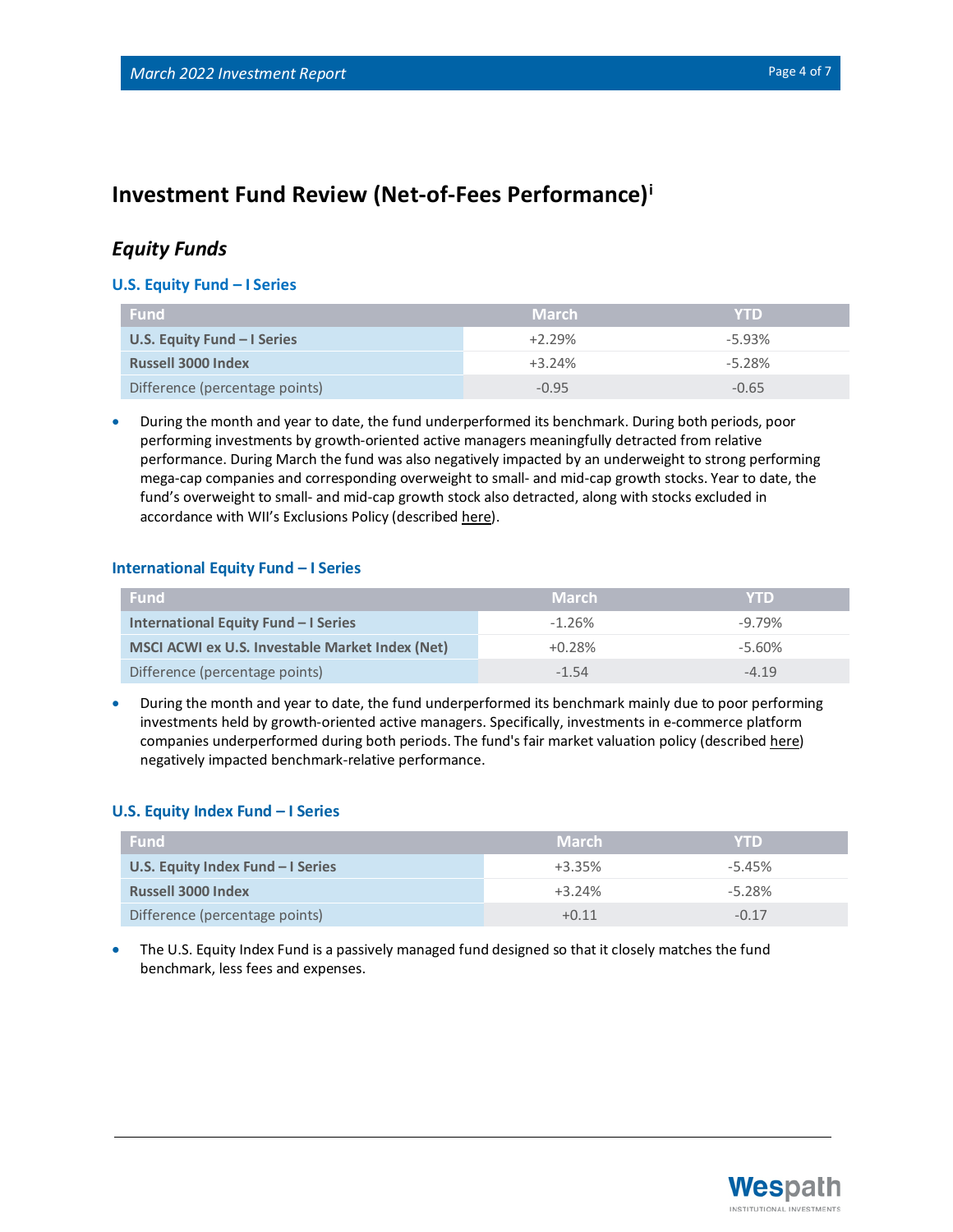### *Fixed Income Funds*

#### **Fixed Income Fund – I Series**

| <b>Fund</b>                                   | <b>March</b> | <b>YTD</b> |
|-----------------------------------------------|--------------|------------|
| <b>Fixed Income Fund - I Series</b>           | $-2.26%$     | $-5.90\%$  |
| <b>Barclays U.S. Universal (ex MBS) Index</b> | $-2.71\%$    | $-6.45%$   |
| Difference (percentage points)                | $+0.45$      | $+0.55$    |

- There were no significant detractors from benchmark-relative performance in March. The fund's allocations to high yield rated bonds, global bonds, the Positive Social Purpose Lending Program, and alternatives positively contributed to benchmark-relative performance. Manager selection was positive for the period.
- Year to date, the fund has outperformed its benchmark. Allocation and manager selection in emerging market debt, and overweight allocation to investment grade rated corporate debt detracted from benchmark relative performance. The fund's allocations to below-investment grade rated bonds (high yield), global bonds, U.S. agency commercial mortgage-backed securities, the Positive Social Purpose Lending Program, and alternatives positively contributed to benchmark-relative performance. Manager selection was positive for the period.

#### **Inflation Protection Fund – I Series**

| <b>Fund</b>                                 | <b>March</b> | <b>YTD</b> |
|---------------------------------------------|--------------|------------|
| <b>Inflation Protection Fund - I Series</b> | $+0.54%$     | $+1.11%$   |
| <b>IPF-I Benchmark</b> "                    | $+0.22\%$    | $+0.56%$   |
| Difference (percentage points)              | $+0.32$      | $+0.55$    |

- The fund's policy for underweighting U.K. inflation-linked securities policy was the largest contributor to positive performance for the month and year-to-date periods.
- Additionally, in March, the modest overweight allocation to commodities, emerging market inflation-linked bonds, and manager selection positively contributed to benchmark-relative performance. Overweight to U.S. and global inflation-linked bonds detracted from the fund's benchmark-relative performance.
- Year-to-date, the fund's overweight allocation to commodities contributed positively to benchmark-relative performance. The fund's overweight allocation to U.S. inflation-linked bonds, floating-rate senior loans, and emerging market inflation-linked securities detracted from the fund's benchmark-relative performance.

#### **U.S. Treasury Inflation Protection Fund – I Series**

| <b>Fund</b>                                        | <b>March</b> | <b>YTD</b> |
|----------------------------------------------------|--------------|------------|
| U.S. Treasury Inflation Protection Fund - I Series | $-1.66%$     | $-3.05\%$  |
| <b>Barclays U.S. Inflation Linked Bond Index</b>   | $-1.93%$     | $-3.31%$   |
| Difference (percentage points)                     | $+0.27$      | $+0.26$    |

• The U.S. Treasury Inflation Protection Fund is a passively managed fund designed to closely match the performance of the fund benchmark, less fees and expenses.

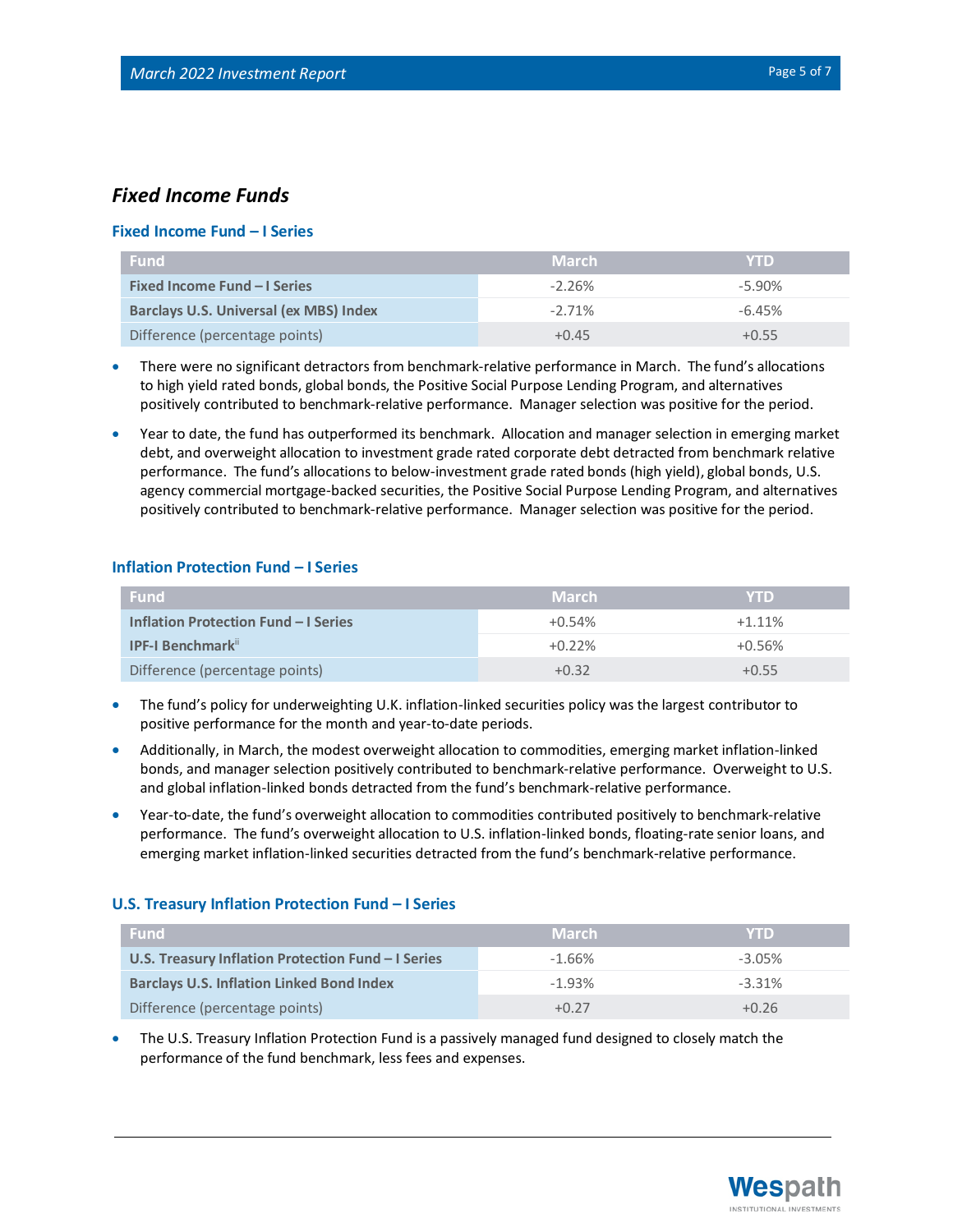## *Balanced Fund*

#### **Multiple Asset Fund – I Series**

| <b>Fund</b>                           | ' March   | <b>YTD</b> |
|---------------------------------------|-----------|------------|
| <b>Multiple Asset Fund – I Series</b> | $-0.05\%$ | $-6.34%$   |
| <b>MAF-I Benchmark</b> ii             | $+0.56\%$ | $-5.06\%$  |
| Difference (percentage points)        | $-0.61$   | $-1.28$    |

- During the month, FIF-I and IPF-I positively contributed to benchmark-relative performance, but IEF-I and USEF-I detracted from benchmark-relative performance.
- Year to date, FIF-I and IPF-I positively contributed to benchmark-relative performance, but USEF-I and IEF-I detracted from benchmark-relative performance.